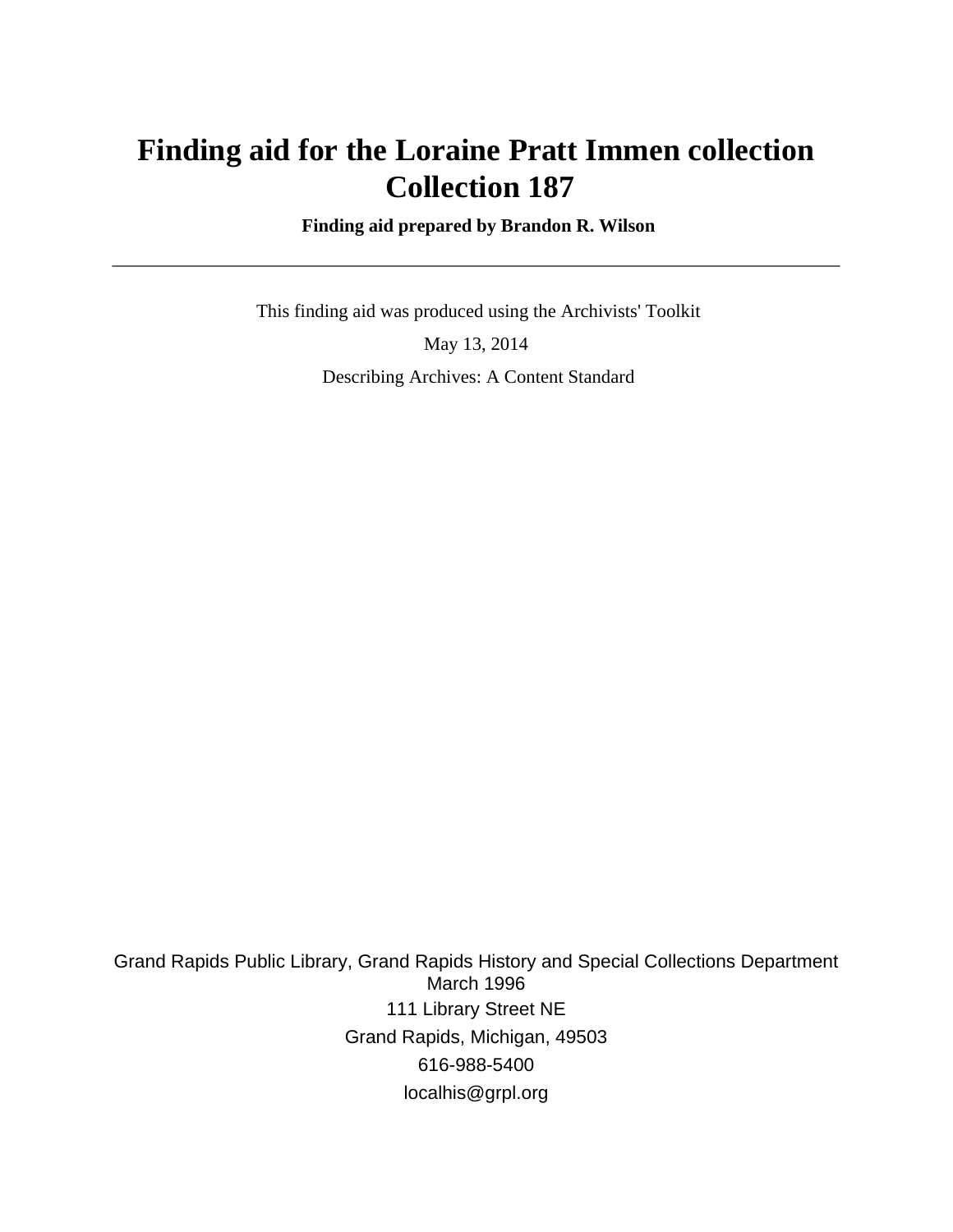# **Table of Contents**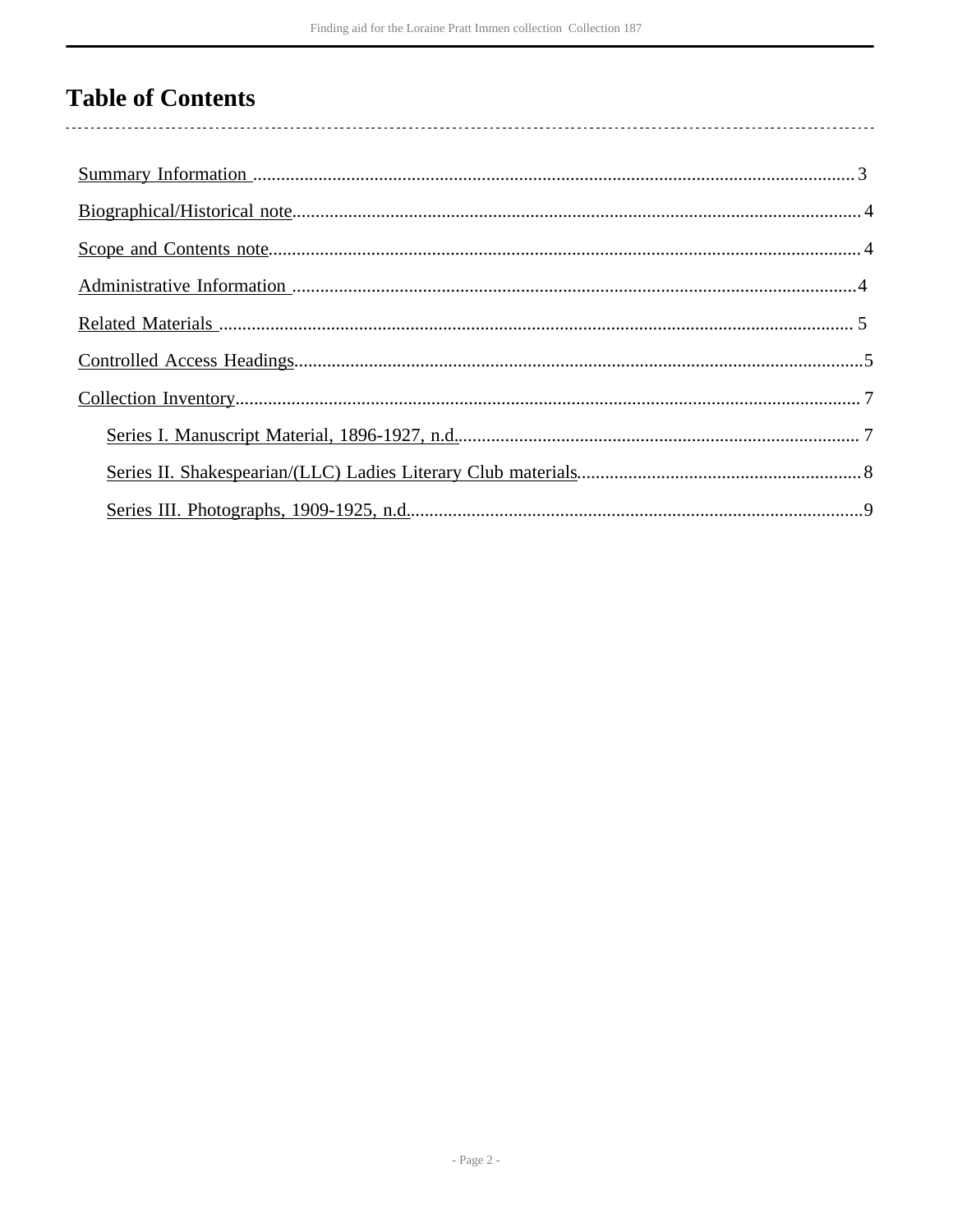# <span id="page-2-0"></span>**Summary Information**

| <b>Repository</b> | Grand Rapids Public Library, Grand Rapids History and Special<br><b>Collections Department</b>                                                                                                                                                                                                                                                                                                                                                                                                                                                                                                                                                  |
|-------------------|-------------------------------------------------------------------------------------------------------------------------------------------------------------------------------------------------------------------------------------------------------------------------------------------------------------------------------------------------------------------------------------------------------------------------------------------------------------------------------------------------------------------------------------------------------------------------------------------------------------------------------------------------|
| <b>Creator</b>    | Immen, Loraine Pratt, 1840-1927                                                                                                                                                                                                                                                                                                                                                                                                                                                                                                                                                                                                                 |
| <b>Title</b>      | Loraine Pratt Immen collection                                                                                                                                                                                                                                                                                                                                                                                                                                                                                                                                                                                                                  |
| Date [inclusive]  | 1840-1927                                                                                                                                                                                                                                                                                                                                                                                                                                                                                                                                                                                                                                       |
| <b>Extent</b>     | 0.42 Linear feet One box                                                                                                                                                                                                                                                                                                                                                                                                                                                                                                                                                                                                                        |
| Language          | English                                                                                                                                                                                                                                                                                                                                                                                                                                                                                                                                                                                                                                         |
| <b>Abstract</b>   | Loraine Pratt Immen (1840-1927) was a philanthropist and was active<br>in women's clubs in Grand Rapids, Michigan. This collection contains<br>photographs, various news clippings, dedication programs and other<br>documents that marked memorable moments in her life. Immen founded<br>the Shakespeariana Club in April 1887, was active in the Ladies Literary<br>Club and donated stained glass windows to the club and to her church,<br>First Park Congregational. She also gave various statuary items to the<br>city, which she commissioned, to celebrate American patriots and literary<br>figures, such as Lincoln and Longfellow. |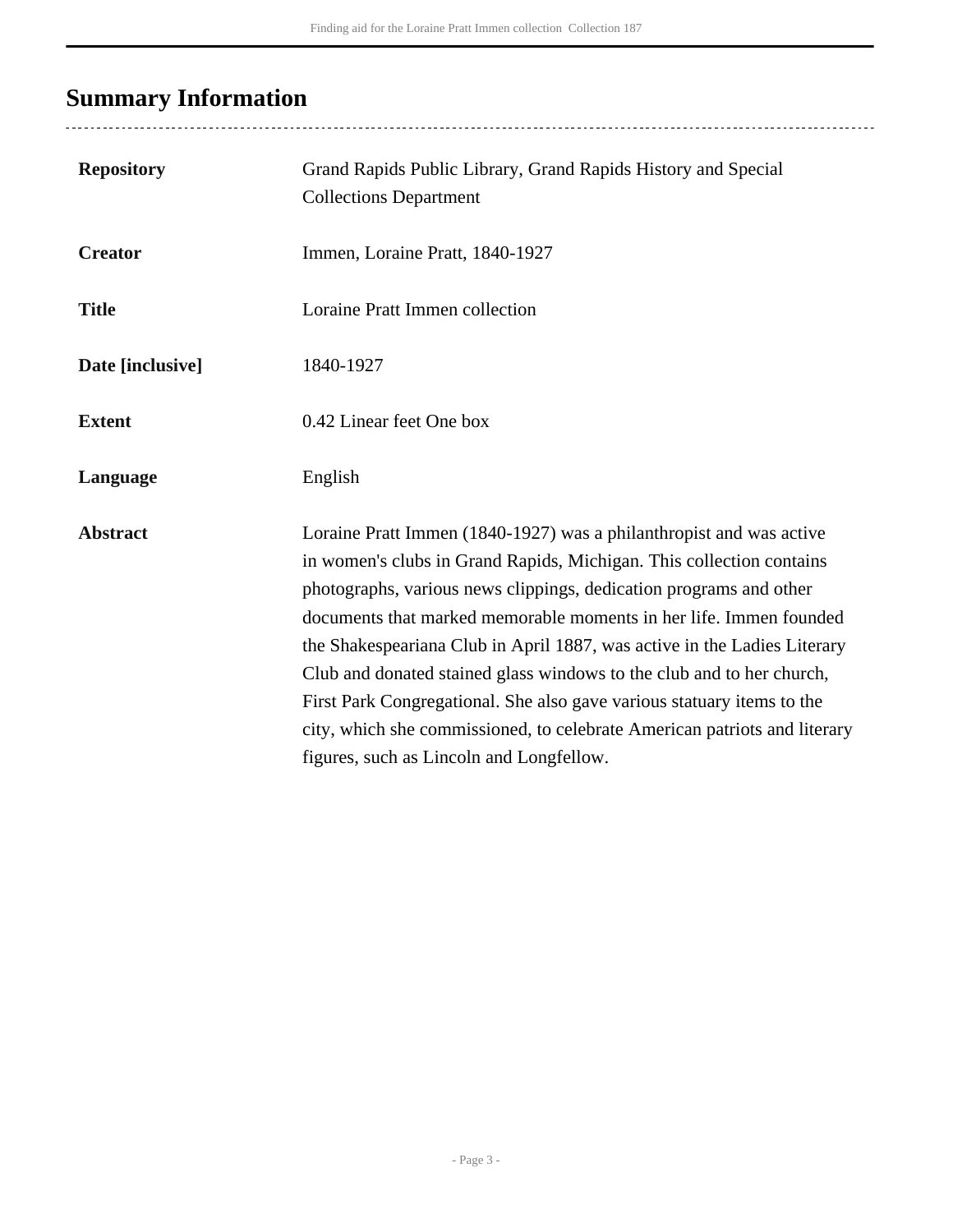## <span id="page-3-0"></span>**Biographical/Historical note**

Loraine (Lorraine) Pratt was born in Mt. Clemens, Michigan in 1840, to Mr. and Mrs. E.G. Pratt. She married Frederick Immen on December 6, 1860, when she was not quite 20 years of age. Frederick Immen was a carpet and import merchant. The Immens moved to Grand Rapids in 1865.

The couple had two children. Their first, Arthur Pratt Immen, was born in Mt. Clemens. He died at the age of 20. Their other son died in infancy.

Loraine devoted much of her time to music and literature. She was active in First (Park) Congregational Church. Documentation of the church's Tiffany stained glass collection states two plain windows on their balcony, which are called the Pastor's Windows, were placed there in 1916, a gift from Mrs. Immen. Another window in this church "Jesus at the Age of Twelve", was given in memory of the Immen family. She is credited as being the founder of the Shakespearian Club, and carried this literary emphasis to her activities in the Ladies Literary Club. To the LLC she gave the Shakespeare "Rose" stained glass window. The City of Grand Rapids received the Longfellow bust placed in Fulton Park (currently Veteran's Memorial Park), Lincoln bust located in Foster Park at the corner of State and Washington Streets (now State Street Park), and the Drinking Fountain that was located in Monument Square Park.

Immen died October 21, 1927 at the age of 87, survived by a niece and the niece's daughter. Her husband, (d. 1909) had left Immen with wealth and real estate. Immen is buried in Oak Hill Cemetery.

## <span id="page-3-1"></span>**Scope and Contents note**

This collection contains photographs, various news clippings, dedication programs and other documents that marked memorable moments in Immen's life. The focus of the collection is literary and patriotic activities at the beginning of the twentieth century, and statuary that Immen commissioned to celebrate those topics, such as busts of Longfellow and Lincoln. Photographs also detail Immen's lifestyle.

## <span id="page-3-2"></span>**Administrative Information**

#### **Publication Information**

Grand Rapids Public Library, Grand Rapids History and Special Collections Department March 1996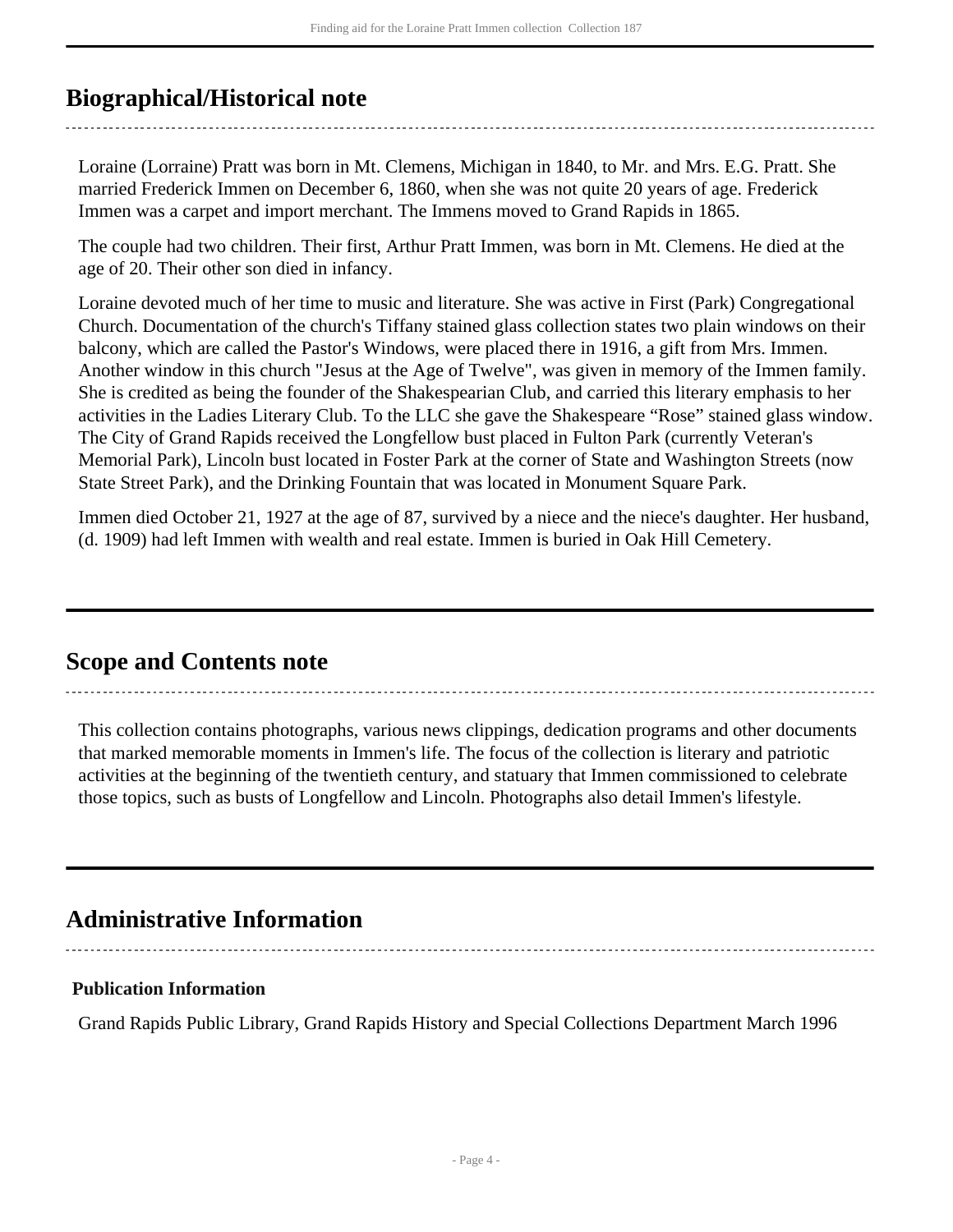#### **Immediate Source of Acquisition note**

Lorraine P. Immen, accession numbers 00.000; 00.[789].1 – 00.[793].1

## <span id="page-4-0"></span>**Related Materials**

#### **Related Archival Materials note**

Collection 275, Ladies Literary Club Collection. See specifically the information card on the Shakespeare stained glass windows given by Immen 275-1.3 and also four parts of a series of publications excerpting Shakespeare and with information on Shakespeare authored by Immen, 1902-1905 at 275-19.

Collection 331, Shakespearian Club Collection. Includes: "Shakespeariana Twenty Years Ago" by Sophie Bingham Buchanan. It is signed by the author, and was Loraine Prate Immen's own copy, having been received by the Library from her estate. Immen and other early members are referred to in the poem.

Collection 278, GRPL Poets and Poetry

See also History of the Ladies' Literary Club of Grand Rapids, Michigan / by Hogue Stinchcomb. Clandoin Printery, 1910. Loraine Immen's gift copy in LH Book Coll. MKG3743.St5

Outdoor Art Inspirations Walking Tour Flyer http://grcity.us/public-services/Parks-Recreation-Forestry/ Documents/4313\_Outdoor%20Art%20Inspirations%20-%20Walking%20Tour.pdf (URL as of January 2013)

## <span id="page-4-1"></span>**Controlled Access Headings**

**Genre(s)**

- personal papers
- photographs

#### **Geographic Name(s)**

• Grand Rapids (Mich.) -- History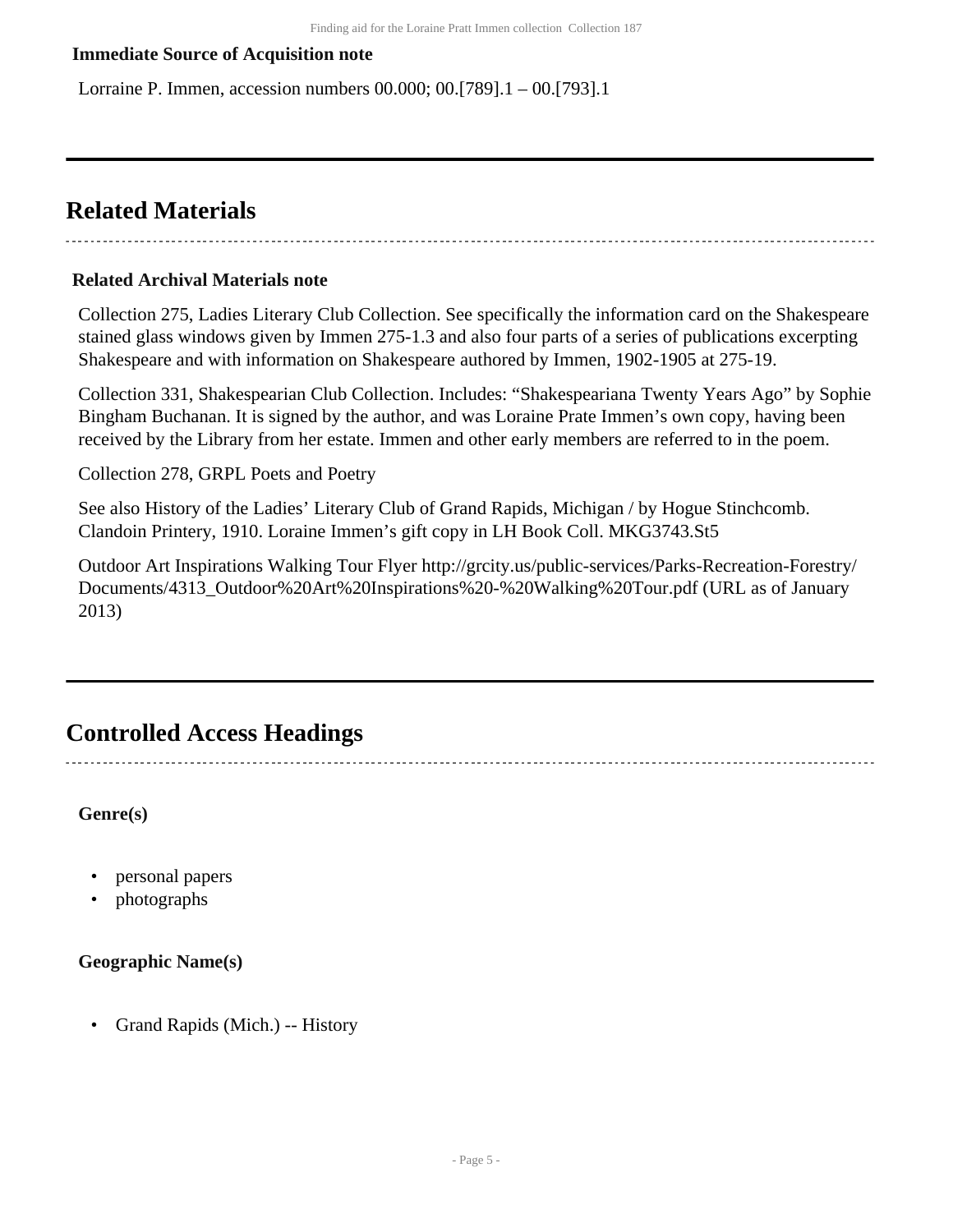#### **Personal Name(s)**

• Immen, Loraine Pratt, 1840-1927

### **Subject(s)**

• Women -- Michigan -- Grand Rapids -- History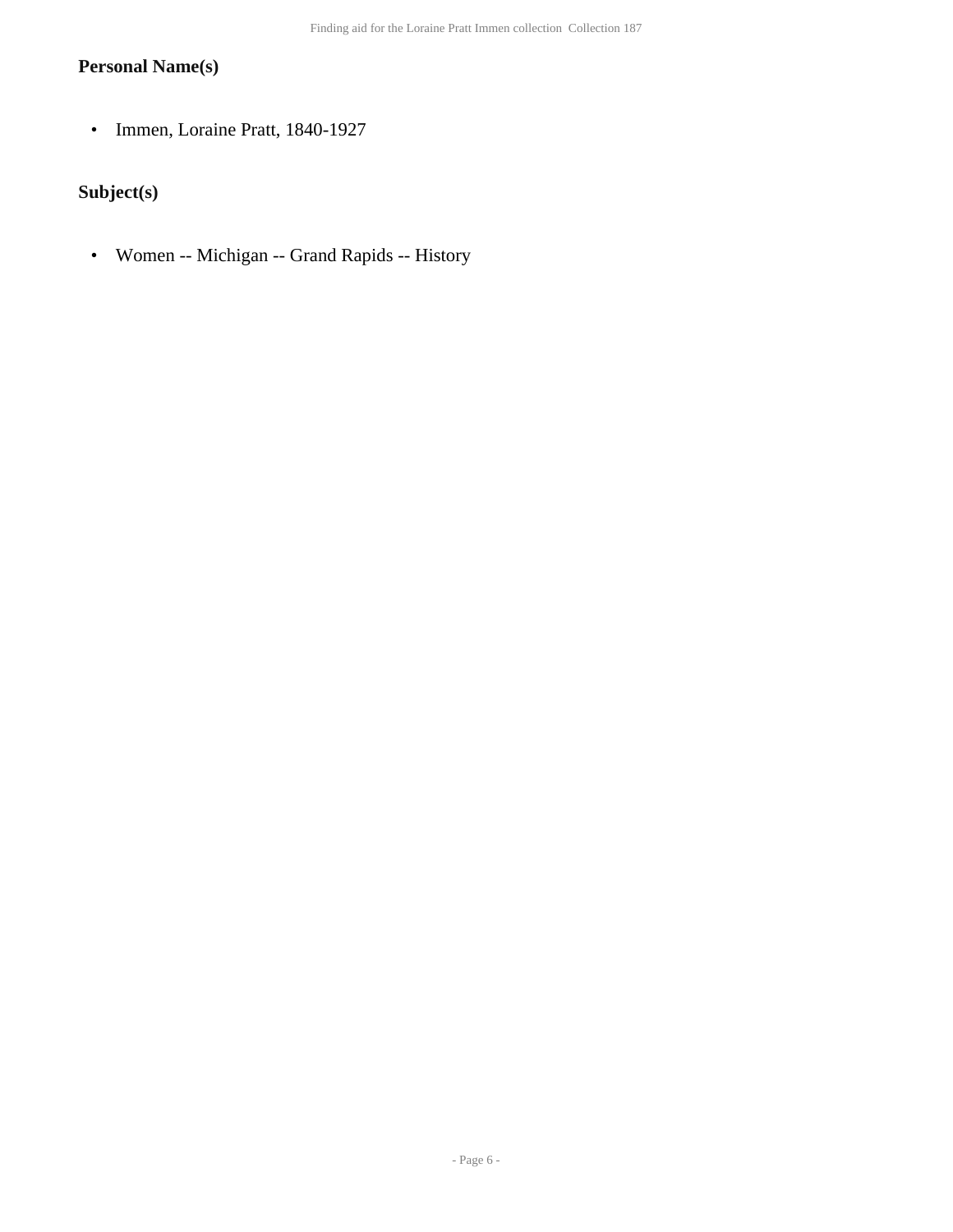# <span id="page-6-0"></span>**Collection Inventory**

<span id="page-6-1"></span>

| Series I. Manuscript Material, 1896-1927, n.d.                                                                                                                                                                                                                                                   |              |                |
|--------------------------------------------------------------------------------------------------------------------------------------------------------------------------------------------------------------------------------------------------------------------------------------------------|--------------|----------------|
|                                                                                                                                                                                                                                                                                                  | <b>Box</b>   | <b>Folder</b>  |
| Christmas and New Years Card, n.d.                                                                                                                                                                                                                                                               | $\mathbf{1}$ | $\mathbf{1}$   |
| Flowers and Fruits from Shakespeare's Garden, Apr 23, 1904                                                                                                                                                                                                                                       | $\mathbf{1}$ | $\overline{2}$ |
| <b>Scope and Contents note</b>                                                                                                                                                                                                                                                                   |              |                |
| Two copies of the program for this event. One has a letter attached inside<br>the front to the Lawn Contest Committee for the Evening Press, Aug.<br>8, 1907. There is also a note in the folder to Mrs. Immen from Kate E.<br>Remington, Secretary for the Sharkespeariana Club, June 24, 1901. |              |                |
| In Memoriam, Frederick Immen, 1837-1909. [Husband of Loraine Pratt,<br>both of Mt. Clemens, Dec. 13, 1860 marriage]. Formerly M92.Im6 Im6.<br>00.[0986].1 and .2.                                                                                                                                | $\mathbf{1}$ | 2.5            |
| Lincoln Tribute, n.d.                                                                                                                                                                                                                                                                            | $\mathbf{1}$ | 3              |
| Longfellow Statue Dedication Program, ca. June 22, 1912.                                                                                                                                                                                                                                         | $\mathbf{1}$ | $\overline{4}$ |
| Newspaper Clippings, n.d.                                                                                                                                                                                                                                                                        | $\mathbf{1}$ | 5              |
| Obituary, Oct. 21,1927.                                                                                                                                                                                                                                                                          | $\mathbf{1}$ | 6              |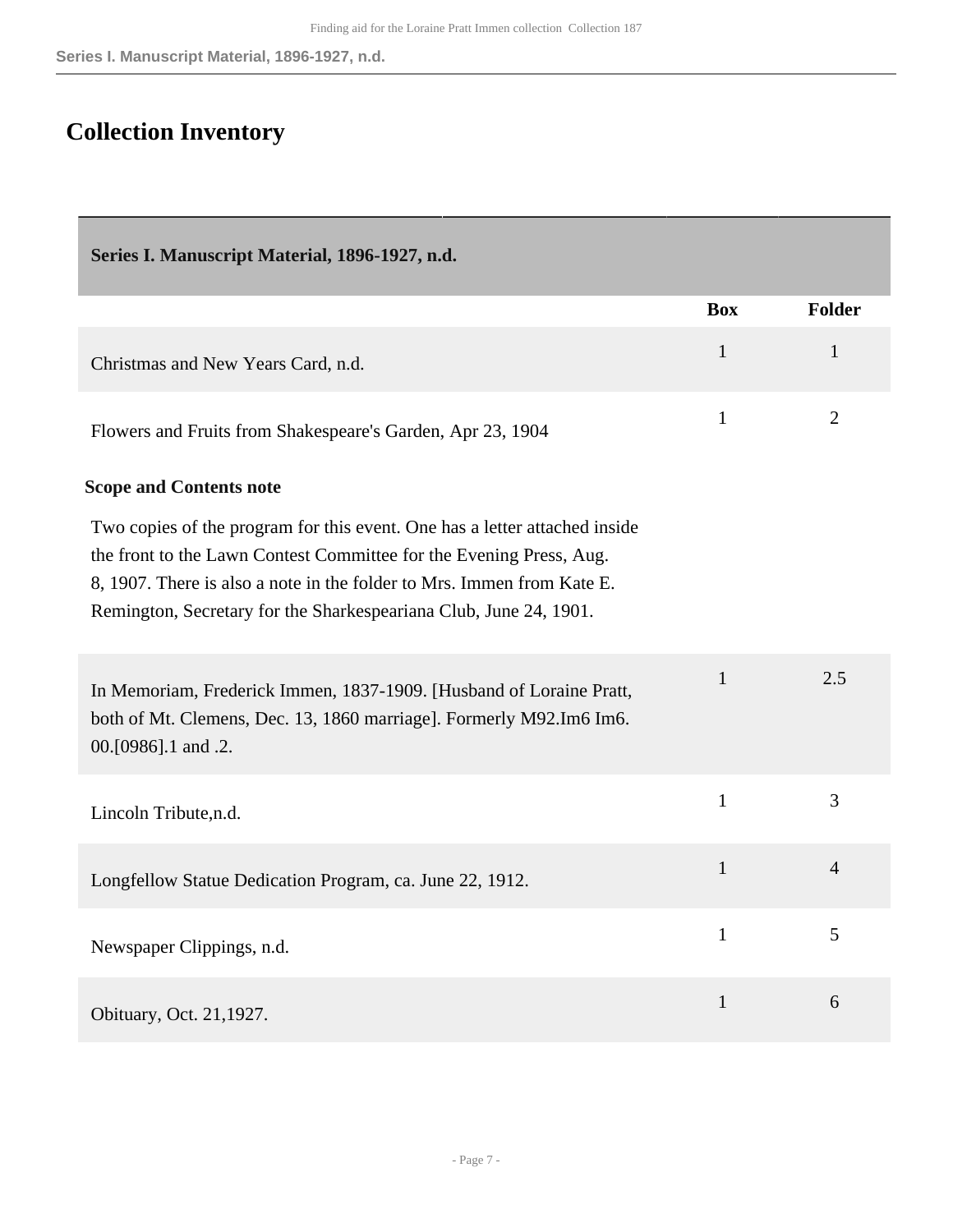<span id="page-7-0"></span>

| Park Congregational Church Bulletins; Sept. 26, 1897, June 1, 1924, June<br>24, 1924.                                                             | $\mathbf{1}$ | $\overline{7}$ |
|---------------------------------------------------------------------------------------------------------------------------------------------------|--------------|----------------|
| Patriotic Songs, n.d.: Star Spangled Banner, America                                                                                              | $\mathbf{1}$ | 8              |
| Select Readings, n.d.                                                                                                                             | $\mathbf{1}$ | 9              |
| Sympathy Card, n.d.                                                                                                                               | $\mathbf{1}$ | 10             |
| Letters of Travel in California, in the Winter and spring of 1896 / by<br>Loraine Immen. Publ. Originally in the Grand Rapids Herald. 00.[0948].1 | $\mathbf{1}$ | 31             |
| [Program] Apr. 30, 1895. Arranged by Mrs. Immen,  for the benefit of<br>Plymouth Church  00.[5575].1                                              | $\mathbf{1}$ | 32             |
| Series II. Shakespearian/(LLC) Ladies Literary Club materials                                                                                     |              |                |
|                                                                                                                                                   | <b>Box</b>   | <b>Folder</b>  |
|                                                                                                                                                   |              |                |
| 1907-1912, Jeweled Years. 00.[0789].1                                                                                                             | $\mathbf{1}$ | 26             |
| Art's Tribute to Shakespeare / by Loraine Pratt Immen. 4 parts, c.<br>1900-1904. 00. [0790]. 1-4                                                  | $\mathbf{1}$ | 27             |
| Pictures of Scenes from Shakespeare's Dramas / arranged by Loraine<br>Immen. 00.[0791].1                                                          | $\mathbf{1}$ | 28             |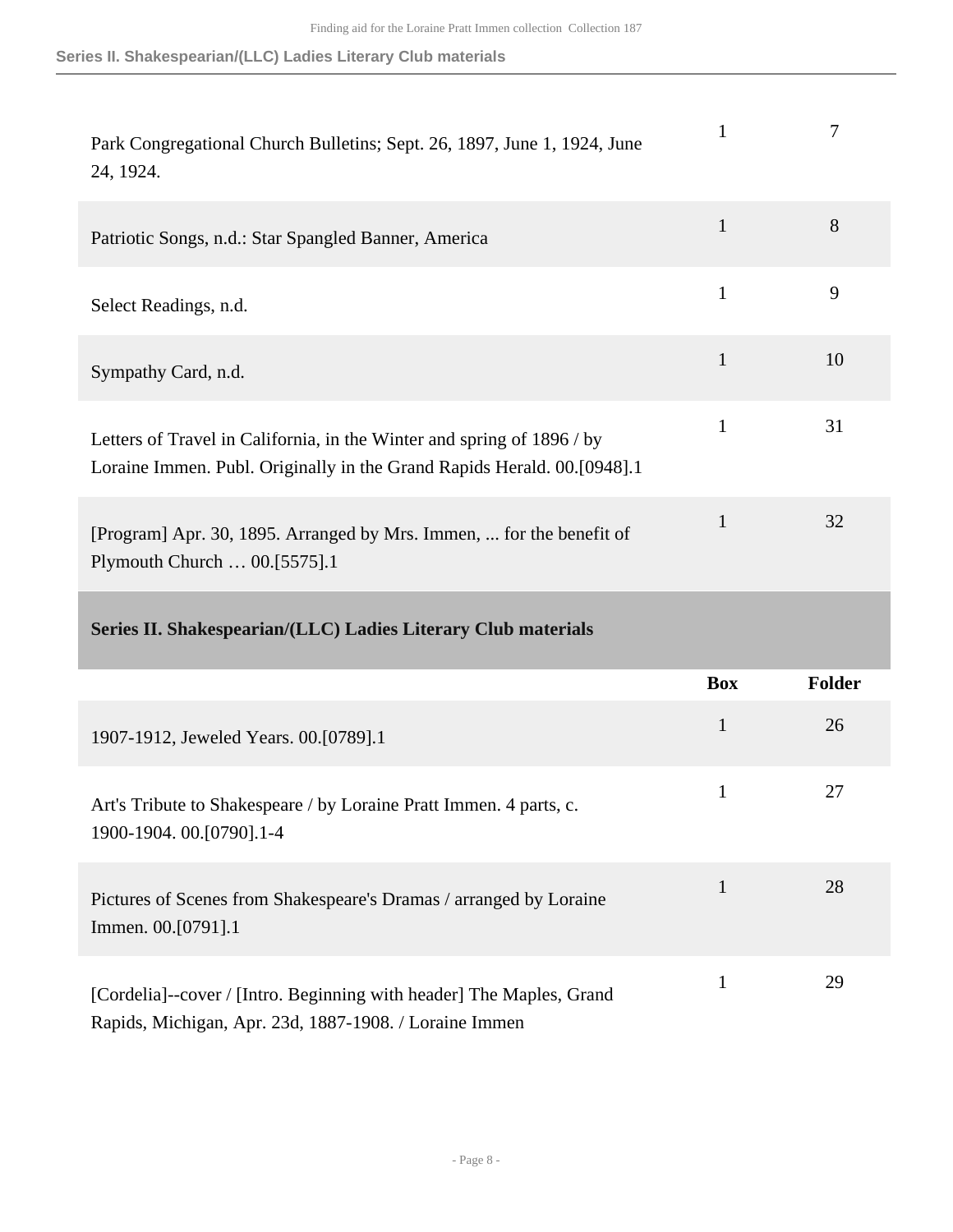<span id="page-8-0"></span>

| Shakespeare Casket Story (from Merchant of Venice) / by Loraine Pratt<br>Immen. G.R.: Tradesman Co., 1915. 00.[0793].1                                              | $\mathbf{1}$ | 30     |
|---------------------------------------------------------------------------------------------------------------------------------------------------------------------|--------------|--------|
| Series III. Photographs, 1909-1925, n.d.                                                                                                                            |              |        |
|                                                                                                                                                                     | <b>Box</b>   | Folder |
| Fountain Dedication, n.d. (1, 3/2000) Shows Mrs. Immen and a group<br>of people standing near a construction with plaques and a tap, near the<br>Soldiers monument. | $\mathbf{1}$ | 11     |
| Grand Rapids views (from roof of 25 Lafayette, NE), ca. 1913. (2, 3/2000)<br>Accompanied by historical notes.                                                       | $\mathbf{1}$ | 12     |
| Lafayette Street view, n.d. (1, 3/2000)                                                                                                                             | $\mathbf{1}$ | 17     |
| Lincoln bust/Statue (Lincoln Place), 1913, n.d. (1 photo and 1 Canaan<br>postcard of the Lincoln bust on its pedestal)                                              | $\mathbf{1}$ | 18     |
| Longfellow Statue (Fulton/Veteran's Memorial Park), 1913, n.d. (2 photos<br>and 3 postcards, 3/2000)                                                                | $\mathbf{1}$ | 19     |
| Longfellow Statue Dedication, June 6,1912 at Fulton St. Park (1, 3/2000)                                                                                            | $\mathbf{1}$ | 20     |
| Poets Corner, Westminster Abbey. Graphic clipping or plate, c. 1900.<br>Boston firm.                                                                                | $\mathbf{1}$ | 24     |
|                                                                                                                                                                     |              |        |

Veteran's Memorial Park (Fulton Street Park), ca. 1910. (1, 3/2000) 1 25